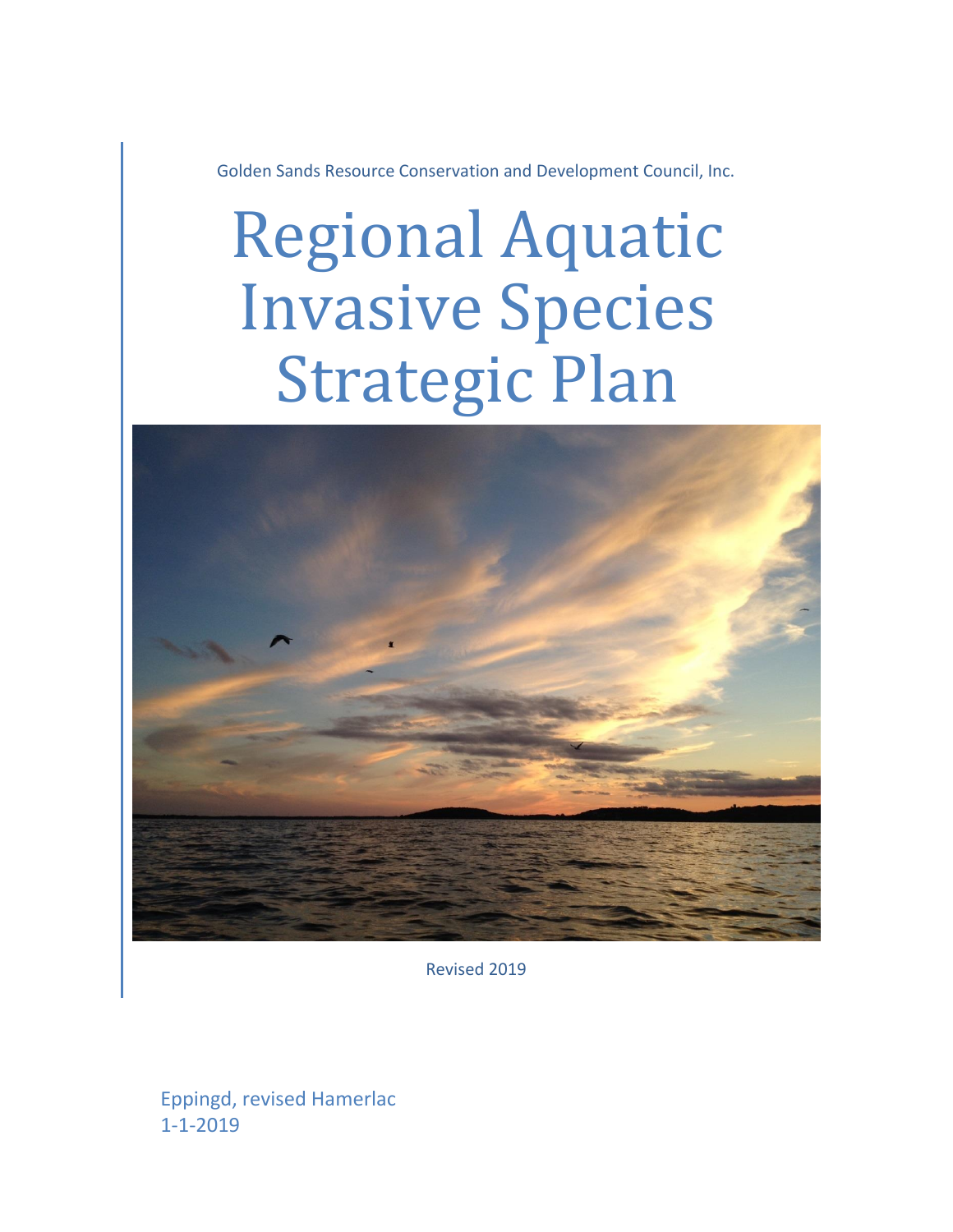## *Acknowledgements*

Golden Sands RC&D would like to express its appreciation to the all our local partners and the Wisconsin Department of Natural Resources for their funding support towards our Aquatic Invasive Species (AIS) programs.

Golden Sands RC&D would also like to thank the multiple county conservationists, lake residents, volunteers and UW-Extension Lakes staff for their hard work and dedication in helping preserve Central Wisconsin's aquatic ecosystems.

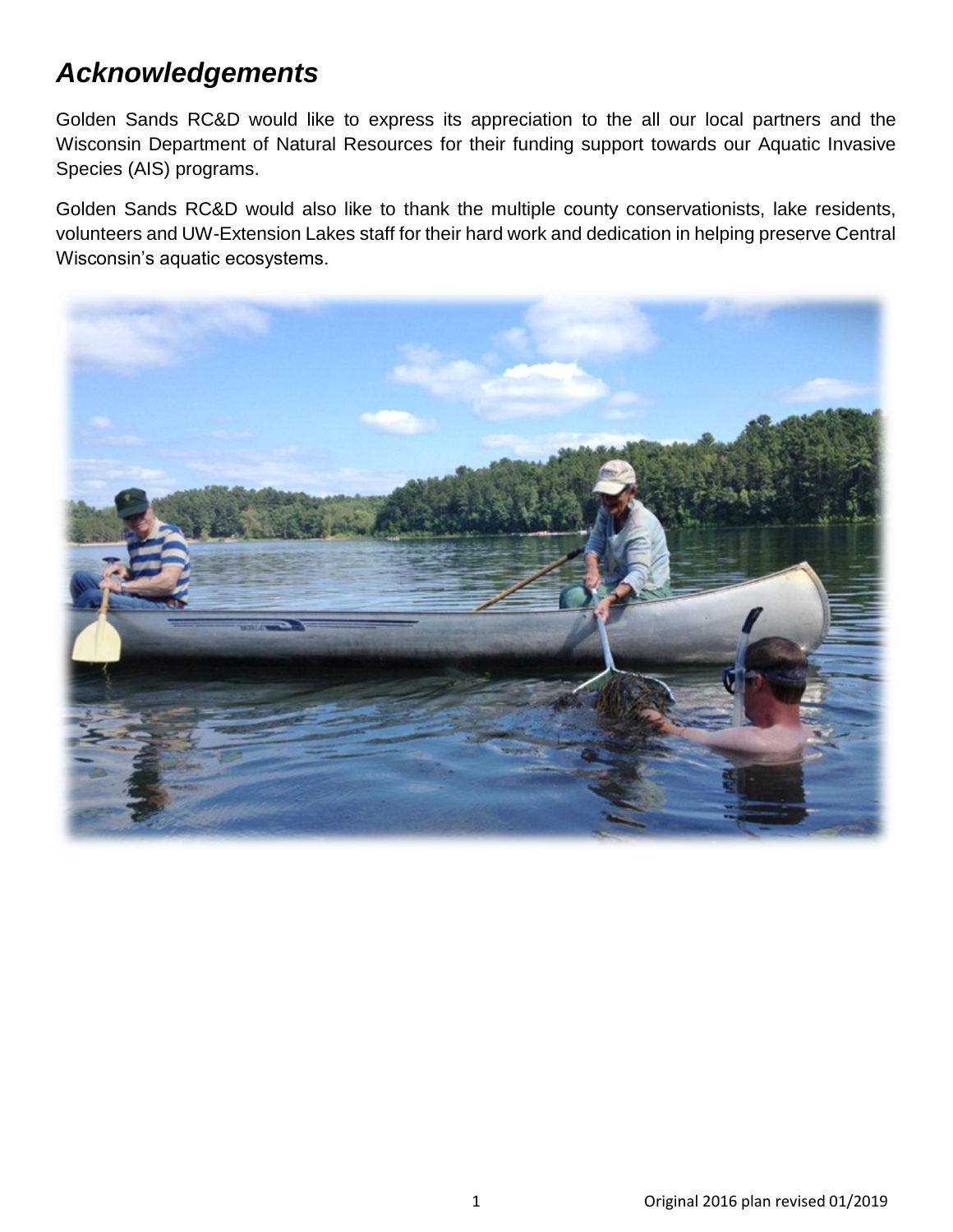# *Table of Contents*

| Our Mission 23 and 23 and 24 and 25 and 26 and 26 and 26 and 26 and 26 and 26 and 26 and 26 and 26 and 26 and 2                                                                                                                |  |
|--------------------------------------------------------------------------------------------------------------------------------------------------------------------------------------------------------------------------------|--|
|                                                                                                                                                                                                                                |  |
|                                                                                                                                                                                                                                |  |
|                                                                                                                                                                                                                                |  |
|                                                                                                                                                                                                                                |  |
|                                                                                                                                                                                                                                |  |
|                                                                                                                                                                                                                                |  |
|                                                                                                                                                                                                                                |  |
|                                                                                                                                                                                                                                |  |
| Management [10-14] [10-14] [10-14] [10-14] [10-14] [10-14] [10-14] [10-14] [10-14] [10-14] [10-14] [10-14] [10-14] [10-14] [10-14] [10-14] [10-14] [10-14] [10-14] [10-14] [10-14] [10-14] [10-14] [10-14] [10-14] [10-14] [10 |  |
|                                                                                                                                                                                                                                |  |
|                                                                                                                                                                                                                                |  |
|                                                                                                                                                                                                                                |  |
|                                                                                                                                                                                                                                |  |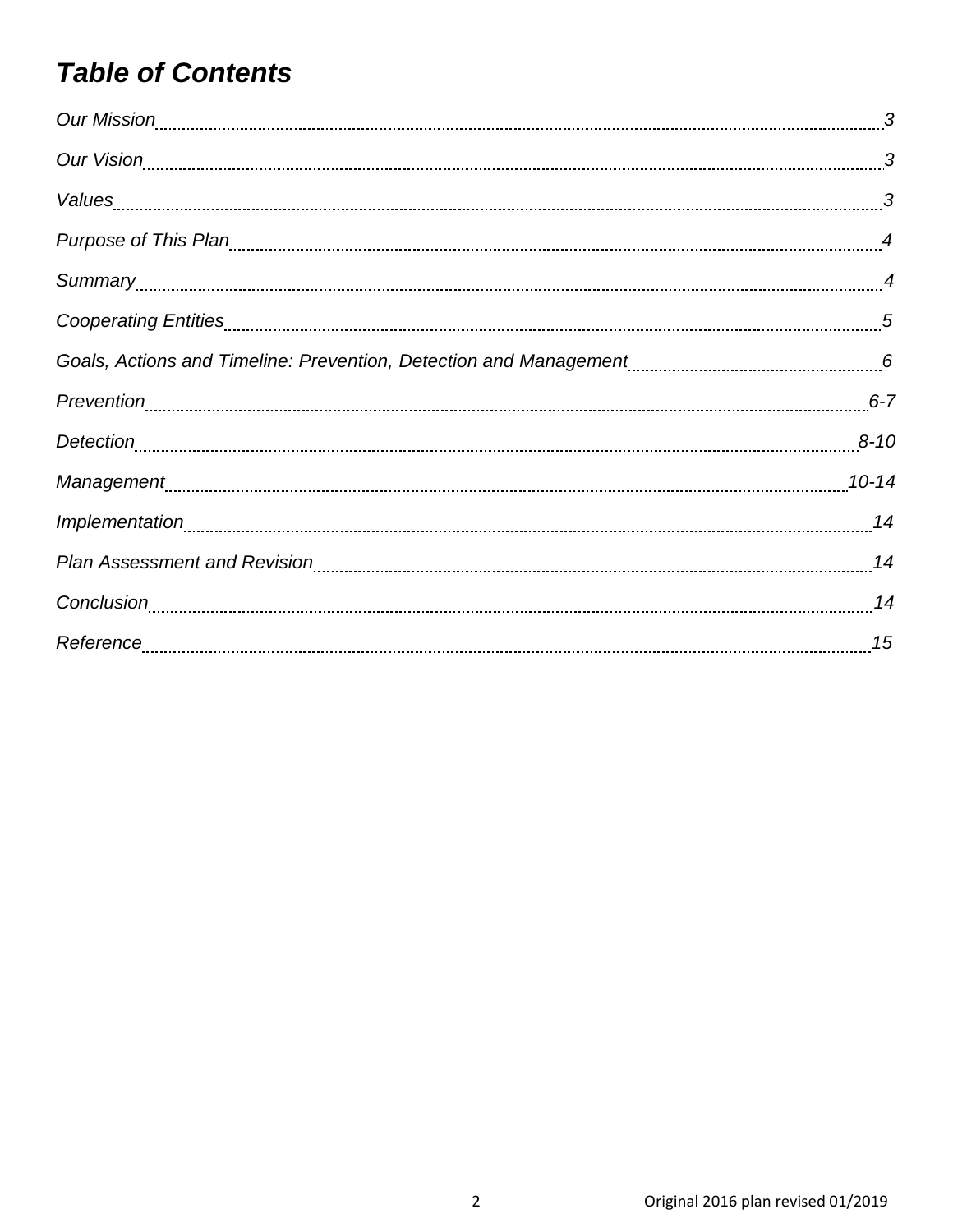# *Our Mission*

To prevent, detect, and manage aquatic invasive species from Central Wisconsin's lakes, rivers, and wetlands by training and educating people using impacting conservation practices.

# *Our Vision*

To improve the health of Central Wisconsin's aquatic environments, by bringing people together in science-based projects that manage the spread of invasive species.



# *Values*

At Golden Sands RC&D we believe that managing and conserving our aquatic ecosystems is essential to a prosperous community, not only for the wildlife that inhabit those ecosystems, but for people as well. A healthy lake, river, or wetland provides valuable environmental services in addition to possessing substantial recreational and economic benefits. We value a thriving and healthy relationship between people and the natural environments they live in, to ensure that both can live together in harmony and benefit one another.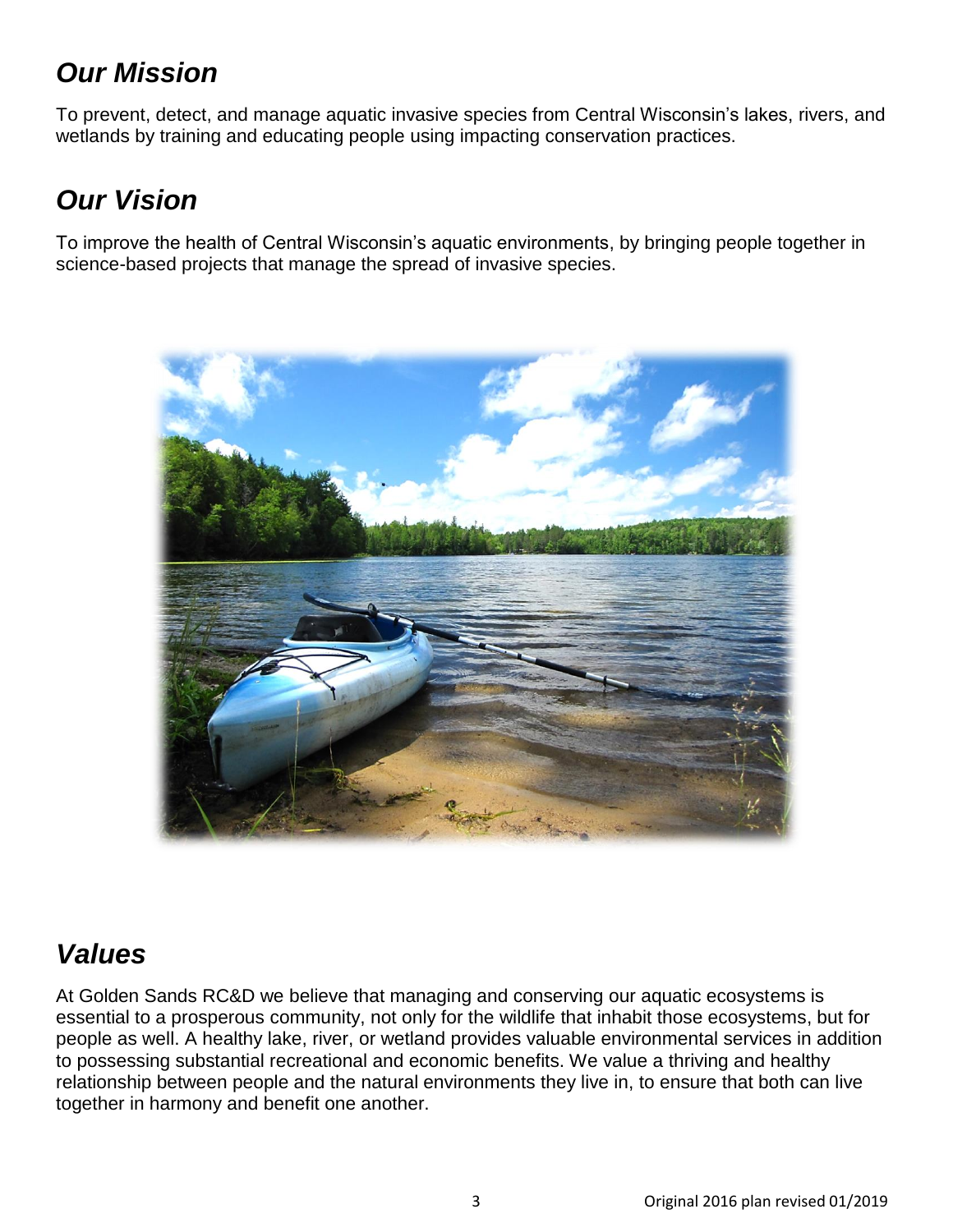# *The Purpose of This Plan*

The Golden Sands RC&D Regional Aquatic Invasive Species Strategic Plan creates a framework for minimizing the negative effects of aquatic invasive species in Central Wisconsin's lakes, rivers, and wetlands. This plan outlines steps Golden Sands RC&D will take to improve the elements of prevention, detection and management of aquatic invasive species, in ways that are environmentally and economically efficient. The plan identifies needs that must be met by all stakeholders and agencies in cooperation with one another.

#### *Summary*

Aquatic invasive species (AIS) are a direct threat to Central Wisconsin's aquatic ecosystems, and are not only damaging ecologically but economically as well. These nonindigenous organisms, which can be plants, animals or other microorganisms, disturb our native environments by way of competition, predation, spread of disease and more. AIS also have direct negative impacts on humans such as reducing property values, damaging recreational equipment, and being physically harmful. These organisms are primarily introduced by human mechanisms, such as transport by boat or trailer, aquarium dumping, and bait release. Due to the lack of natural predators or other means of control, these organisms, upon introduction, spread rapidly over the landscape or waterbody. As new aquatic invasive species, like water hyacinth and red swamp crayfish, make their way into the state, working together and communicating on all fronts will be crucial for management. The network of partners, from local to statewide, is continuing to grow and many citizens are realizing the serious negative impacts these organisms cause. This plan outlines the ways that Golden Sands RC&D will bring people together to address the threats and issues AIS are causing in Central Wisconsin.

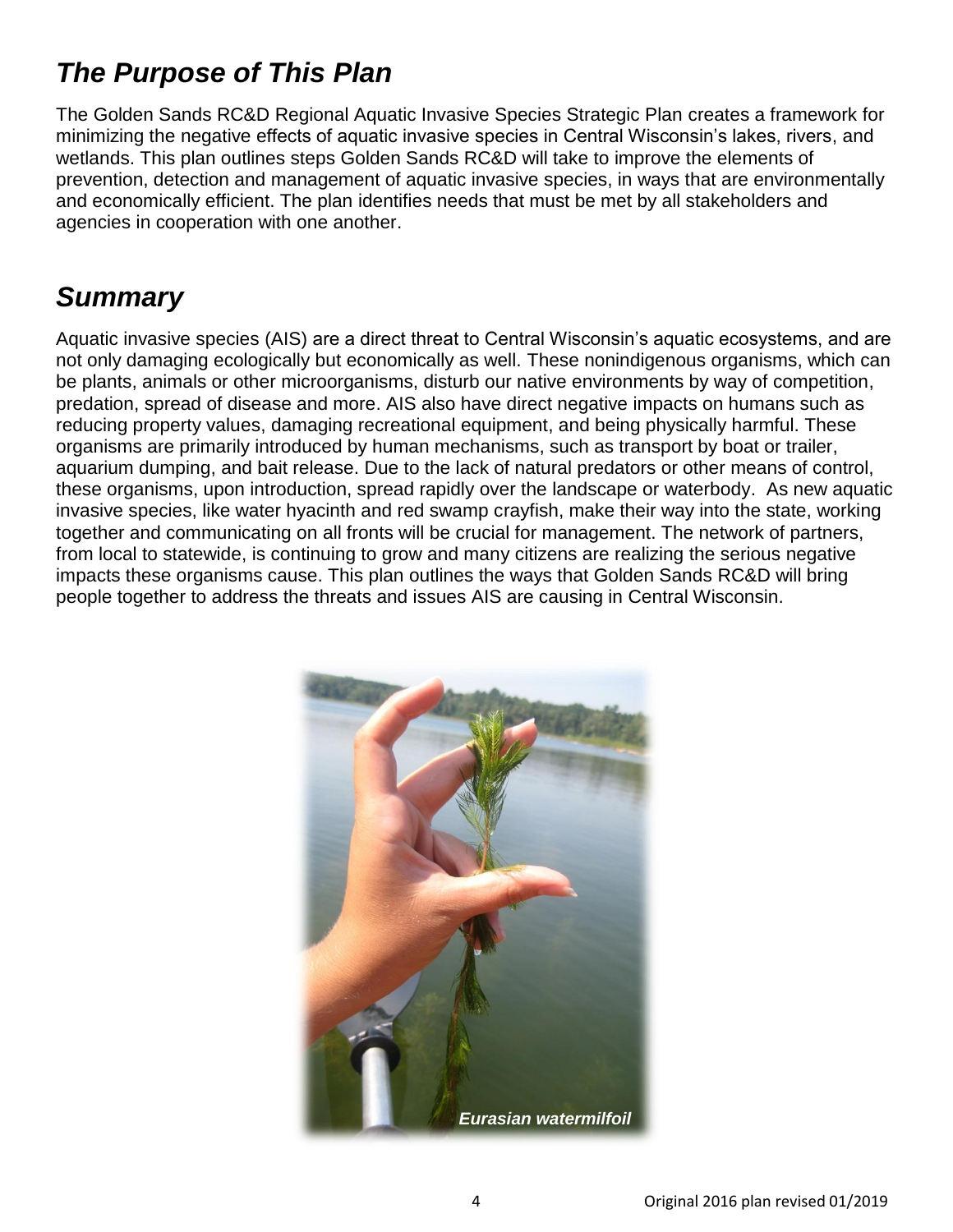# *Cooperating Entities*

Golden Sands RC&D's AIS program began in 2003. Since the AIS program's inception, Golden Sands RC&D has collaborated with the Wisconsin Department of Natural Resources, UW-Extension Lakes, Wisconsin's lawmakers, and nine Central Wisconsin counties in order to prevent and manage AIS across the region. With the help of these partners, we have worked with lake groups and dedicated volunteers to restore Central Wisconsin's waterbodies and natural areas. Golden Sands RC&D provides realistic management solutions for its stakeholders and empowers homeowners and lake users alike to make a direct impact in AIS prevention and management. Our volunteer programs give lake groups and concerned citizens the tools and training needed to prevent, detect and manage AIS on their waterbodies. Golden Sands RC&D will continue to partner with the following entities to support our regional AIS program:

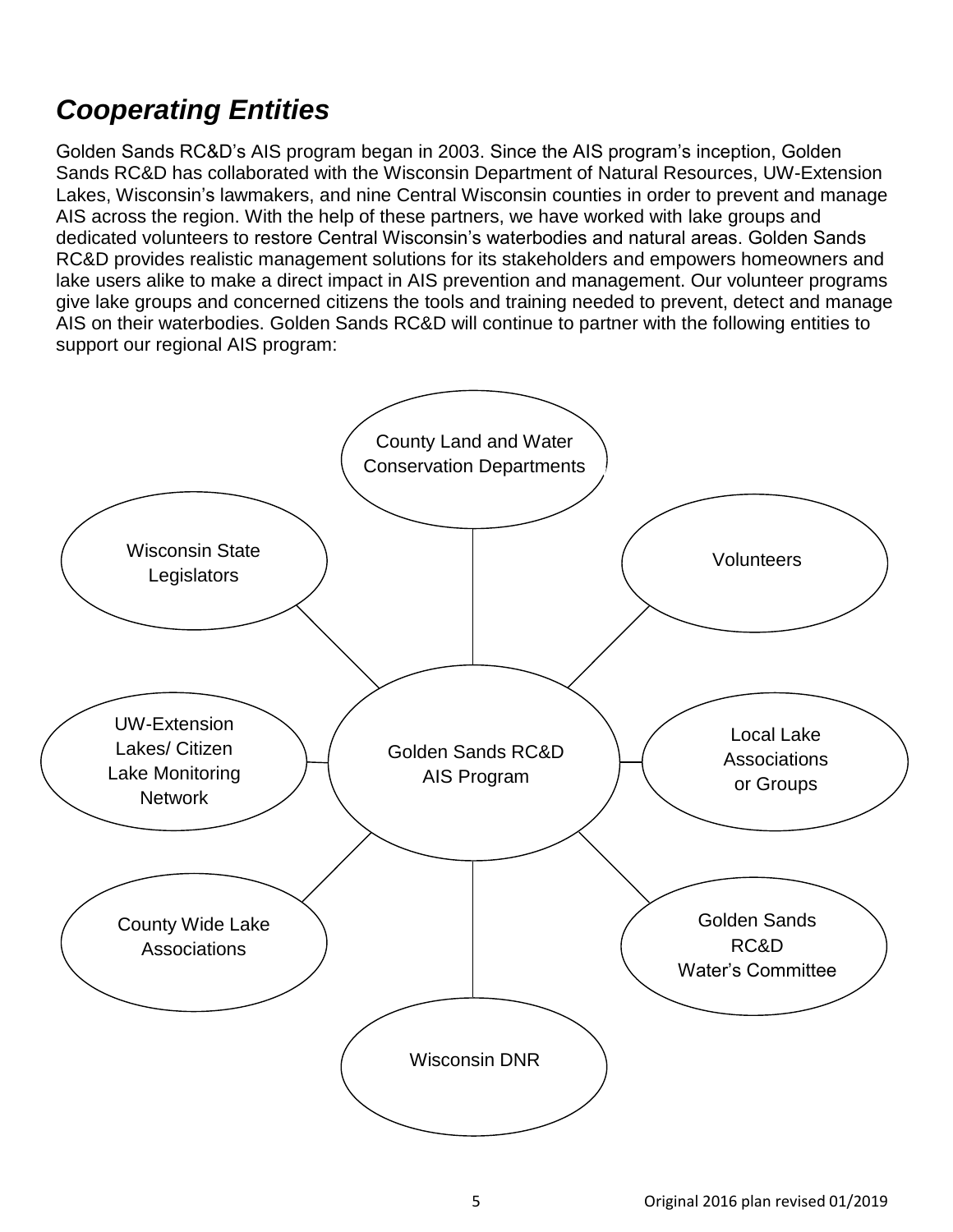#### *Goals, Actions, and Timeline: Prevention, Detection and Management*

The following tables outline the three goals of this plan, as well as the objectives and actions needed to accomplish these goals. These tables provide realistic guidelines to assist the AIS Regional Coordinators in properly managing aquatic invasive species in Central Wisconsin. The goals of this plan are consistent with our current AIS grant deliverables, County Land and Water Resource Plans and needs of our partners. Portions of this plan may be limited depending on available grant funding (AIS Techs will not be hired unless AIS grant funding is successful in 2019).

| For the following tables: | GS = Golden Sands RC&D<br>Co = County Land and Water Conservation<br>DNR = Wisconsin Department of Natural Resources |
|---------------------------|----------------------------------------------------------------------------------------------------------------------|
|                           | $LG =$ Lake group/ association                                                                                       |
|                           | $UWEX = UW Extension$                                                                                                |

#### *Prevention*

The Wisconsin Department of Natural Resources states that preventing non-native and invasive species is the most efficient, economical and effective form of management. Preventing the introduction of invasive species is a high priority and cannot be accomplished without a collaborative effort from multiple partners and networks. These prevention efforts, including educational outreach and enforcement, are occurring at both the local and state level. Golden Sands RC&D is the leader in prevention activities in Central Wisconsin and will continue our ongoing work in preventing aquatic invasive species through action and awareness.

#### *GOAL: Actively prevent and reduce the introduction of AIS in the aquatic ecosystems in Central Wisconsin.*

| <b>Objective</b>                                                                                                     | <b>Action</b>                                                                                                                                                                   | <b>Accountability</b>   | <b>Measurement</b><br><b>Tools</b>                                                                                                      | <b>Timeline</b> |
|----------------------------------------------------------------------------------------------------------------------|---------------------------------------------------------------------------------------------------------------------------------------------------------------------------------|-------------------------|-----------------------------------------------------------------------------------------------------------------------------------------|-----------------|
| Develop a greater<br>interest among<br>citizens, on the<br>importance and value<br>of healthy aquatic<br>ecosystems. | Incorporate more in-depth<br>presentations and<br>handouts, covering the<br>benefits of native plants in<br>Central Wisconsin, with<br>AIS education and<br>prevention efforts. | GS, UWEX,<br><b>DNR</b> | Help update &<br>use outreach<br>materials on<br>native aquatic<br>plants & AIS<br>provided by UW<br><b>Extension Lakes</b><br>and DNR. | Ongoing         |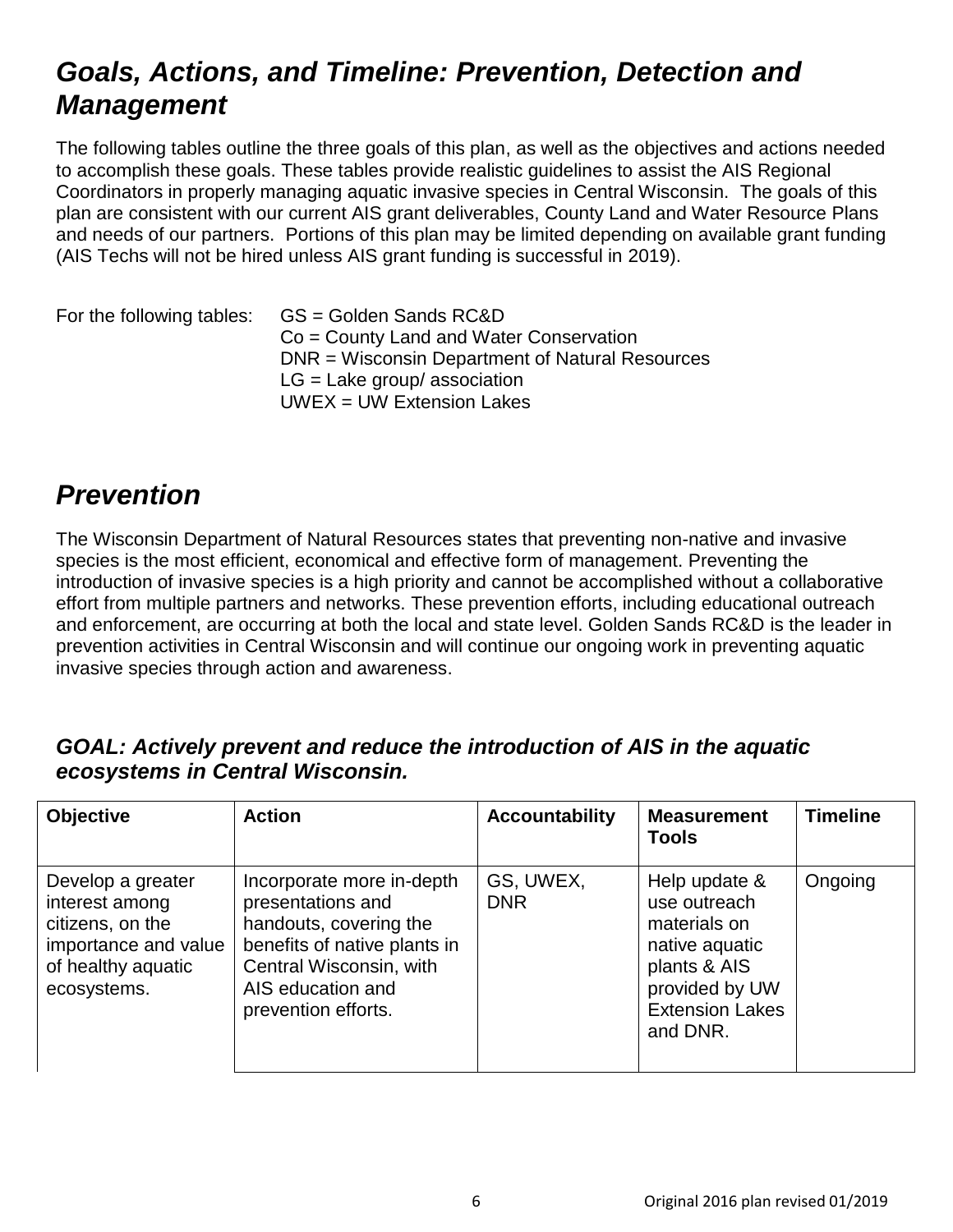|                                                                                                                                 | Advocate the benefits of<br>healthy lakes, rivers, and<br>wetlands at aquatic<br>recreational activities or<br>events.                                                | GS           | Visit 3<br>recreational<br>events to<br>promote healthy<br>aquatic<br>ecosystems. | Complete<br>by the end<br>of year<br>2019 |
|---------------------------------------------------------------------------------------------------------------------------------|-----------------------------------------------------------------------------------------------------------------------------------------------------------------------|--------------|-----------------------------------------------------------------------------------|-------------------------------------------|
|                                                                                                                                 | Provide more training<br>opportunities with<br>volunteers to learn about<br>the native aquatic plant<br>communities in their lakes.                                   | GS, LG, UWEX | Conduct 3<br>native aquatic<br>plant<br>identification<br>trainings.              | Complete<br>by the end<br>of year<br>2019 |
| <b>Increase AIS</b><br>prevention education<br>for volunteers to<br>reduce the spread of<br><b>AIS in Central</b><br>Wisconsin. | Public outreach through<br>booth spaces at<br>conventions, fairs and<br>recreational events.                                                                          | <b>GS</b>    | <b>Booth</b><br>spaces/displays<br>at minimum of 4<br>events.                     | Complete<br>by the end<br>of year<br>2019 |
|                                                                                                                                 | Youth outreach, indoor and<br>outdoor, to schools and<br>other youth organizations.                                                                                   | <b>GS</b>    | Work with 4<br>schools or youth<br>organizations.                                 | Complete<br>by the end<br>of year<br>2019 |
|                                                                                                                                 | Develop "Clean Boats<br>Clean Waters" (CBCW)<br>partnerships with lake<br>group volunteers.                                                                           | GS, LG       | Provide at least<br>2 CBCW<br>workshops and<br>others by<br>request.              | Complete<br>by end of<br><b>June 2019</b> |
|                                                                                                                                 | Partner with local outdoor<br>recreational businesses or<br>events to reach out to new<br>audiences about AIS<br>prevention.                                          | GS           | Promote AIS<br>prevention with<br>2 different<br>partners.                        | Complete<br>by the end<br>of year<br>2019 |
|                                                                                                                                 | Invite local media to<br>participate in and report on<br>AIS educational events<br>and workshops.                                                                     | <b>GS</b>    | Contact media<br>organizations<br>regarding 3<br>events.                          | Complete<br>by October<br>2019            |
| Annually participate<br>in statewide AIS<br>prevention programs<br>e.g. Bridge Snapshot<br>Day, Landing Blitz                   | Determine AIS programs<br>Golden Sands RC&D will<br>choose to participate in,<br>and establish early lines of<br>communication with those<br>organizing the programs. | GS, DNR      | Participate in at<br>least 4 events.                                              | Complete<br>by October<br>2019            |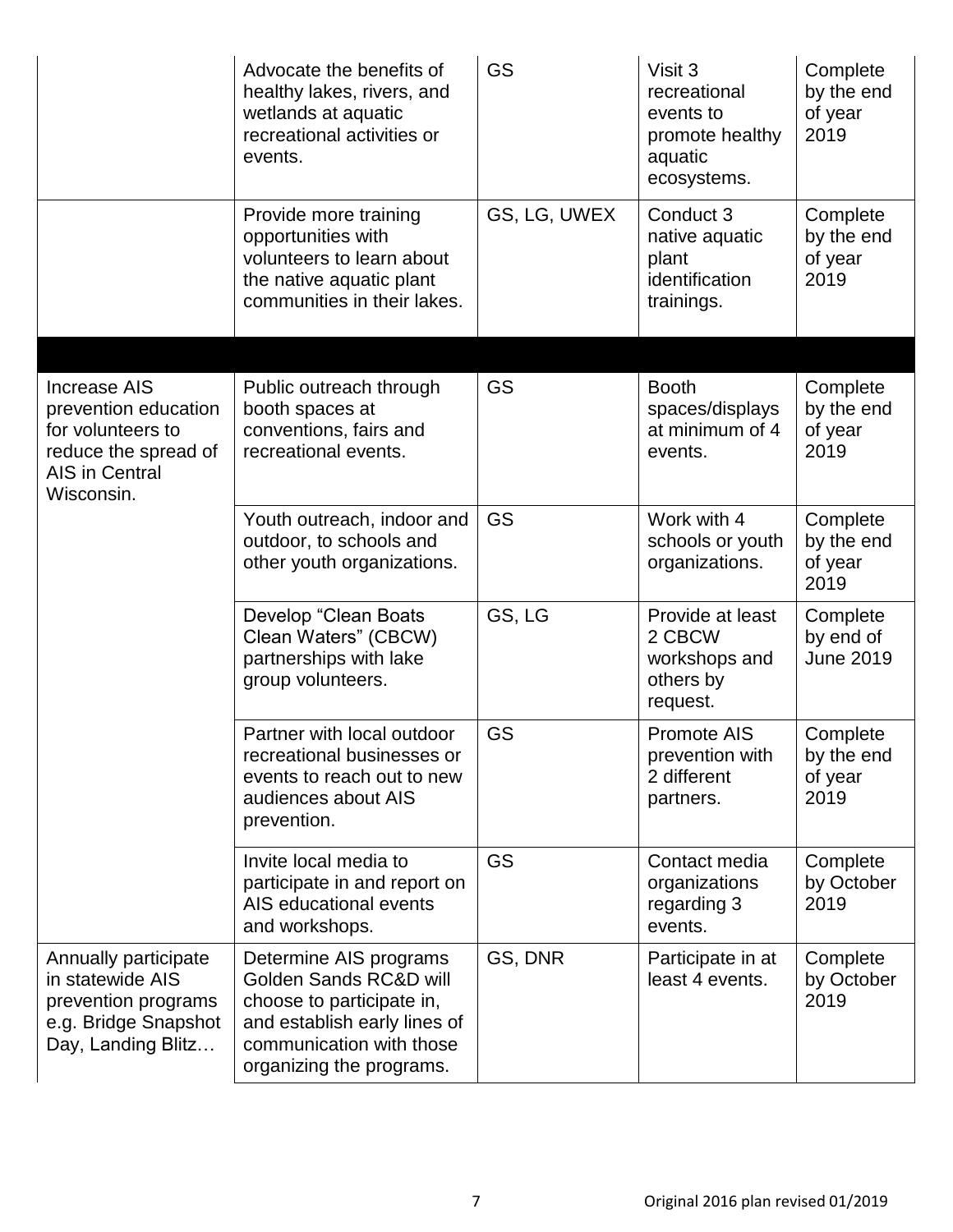| Use local promotion to<br>increase participation in<br>these programs via<br>newsletter, PSA etc. | <b>GS</b> | Put out 3 forms<br>of promotion.                              | Complete<br>by October<br>2019 |
|---------------------------------------------------------------------------------------------------|-----------|---------------------------------------------------------------|--------------------------------|
| Utilize limited term<br>employees to complete<br>seasonal objectives e.g.<br>CBCW, AIS booths     | <b>GS</b> | Hire 2 summer<br>AIS Techs for<br>2019, regional<br>coverage. | Complete<br>by May<br>2019     |

#### *Detection*

Early detection is pivotal when considering potential eradication or management of AIS. Small populations of AIS that are found soon after entering a system can typically be more easily and cost effectively managed. If caught early enough, it may even be possible to eliminate the species from a system completely. Golden Sands RC&D recognizes the importance of early detection in our AIS program and will increase detection efforts.

#### *GOAL: To increase detection and reporting of aquatic invasive species in Central Wisconsin and generate appropriate response actions.*

| <b>Objective</b>                                   | <b>Action</b>                                                                                                                                          | <b>Accountability</b> | <b>Measurement</b><br>Tools                                                                                      | <b>Timeline</b>                            |
|----------------------------------------------------|--------------------------------------------------------------------------------------------------------------------------------------------------------|-----------------------|------------------------------------------------------------------------------------------------------------------|--------------------------------------------|
| Increase AIS detection<br>efforts in all counties. | <b>Conduct WDNR</b><br>recognized early<br>detection surveys on<br>priority waterbodies.                                                               | GS, Co                | Report survey<br>results in SWIMS.<br>New findings as<br>well as a lack of<br>new findings shall<br>be reported. | Complete by<br>end of<br>October<br>2019   |
|                                                    | <b>Provide CBCW</b><br>watercraft<br>inspections in all<br>counties.                                                                                   | <b>GS</b>             | Interns will provide<br>a total of 200 hours<br>of landing<br>coverage<br>throughout all<br>counties.            | Complete by<br>end of<br>September<br>2019 |
|                                                    | <b>Promote CLMN AIS</b><br>identification and<br>monitoring trainings<br>and provide<br>volunteers with the<br>necessary tools for<br>lake monitoring. | GS, LG                | Hold 4 AIS<br>identification and<br>monitoring<br>volunteer trainings                                            | Complete by<br>end of<br>October<br>2019   |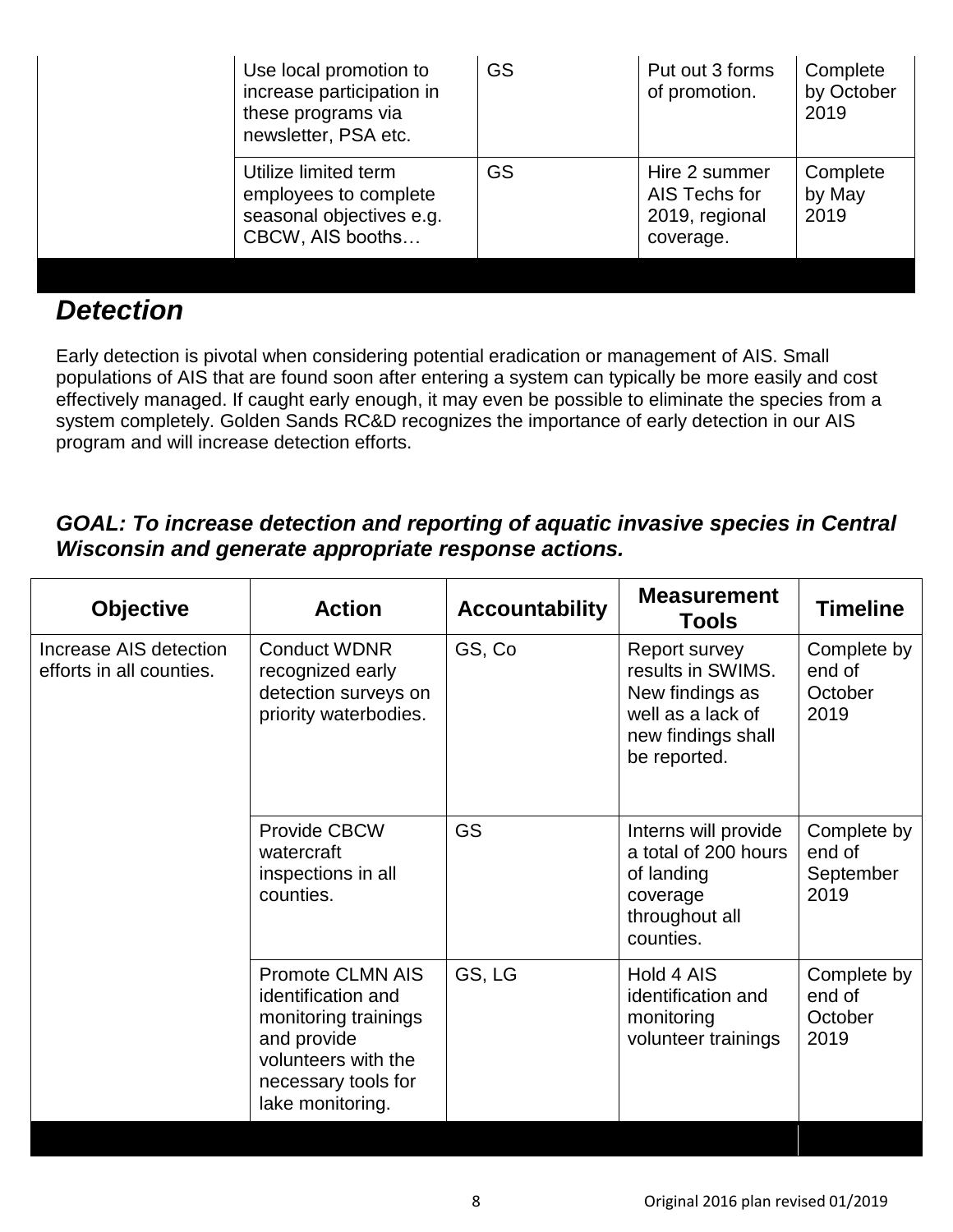| Use NR-40 Rapid<br>Response protocol<br>immediately after<br>discovering new AIS.                                                        | Use Rapid Response<br>prioritization methods<br>to determine<br>potential risk to the<br>waterbody and<br>efficient action based<br>on that risk.           | GS              | Respond to all new<br><b>Early Detection</b><br>findings.                                                | Ongoing                                |
|------------------------------------------------------------------------------------------------------------------------------------------|-------------------------------------------------------------------------------------------------------------------------------------------------------------|-----------------|----------------------------------------------------------------------------------------------------------|----------------------------------------|
|                                                                                                                                          | Utilize established<br>networks to maintain<br>continuous<br>communication and<br>ensure the proper<br>actions are taken<br>following a new AIS<br>finding. | GS, Co, DNR, LG | Communicate<br>appropriately using<br>rapid response<br>protocol.                                        | Ongoing                                |
| Develop a more<br>extensive and<br>responsive<br>communication network<br>within our counties and<br>state for AIS detection<br>efforts. | Provide frequent<br>updates on projects<br>and events with<br>partners and<br>stakeholders via<br>email, newsletter,<br>press release etc.                  | GS, Co, LG      | Provide monthly<br>updates to DNR<br>and other partners.                                                 | Spring<br>through Fall<br>of 2019      |
|                                                                                                                                          | Use social media<br>e.g. Facebook, to<br>share AIS activities<br>and initiatives.                                                                           | <b>GS</b>       | Post to Facebook<br>at least 2 times per<br>week on projects<br>or interesting info.                     | Spring<br>through Fall<br>of 2019      |
|                                                                                                                                          | Share information<br>about newly<br>discovered AIS in<br>timely, appropriate<br>ways to Golden<br>Sands RC&D's<br>partners and<br>stakeholders.             | <b>GS</b>       | Release<br>information about<br>new discoveries in<br>appropriate<br>timeframe or as<br>approved by DNR. | Ongoing                                |
|                                                                                                                                          | Record all detection<br>and monitoring data<br>in SWIMS.                                                                                                    | <b>GS</b>       | Record data in<br>SWIMS.                                                                                 | Complete by<br>the end of<br>year 2019 |
| Increase volunteer<br>empowerment and self-<br>sufficiency within AIS<br>projects.                                                       | Develop time and<br>effort commitments<br>for AIS detection with<br>volunteers.                                                                             | GS, LG          | <b>Establish</b><br>monitoring<br>delegates on lakes<br>that have interest.                              | Ongoing                                |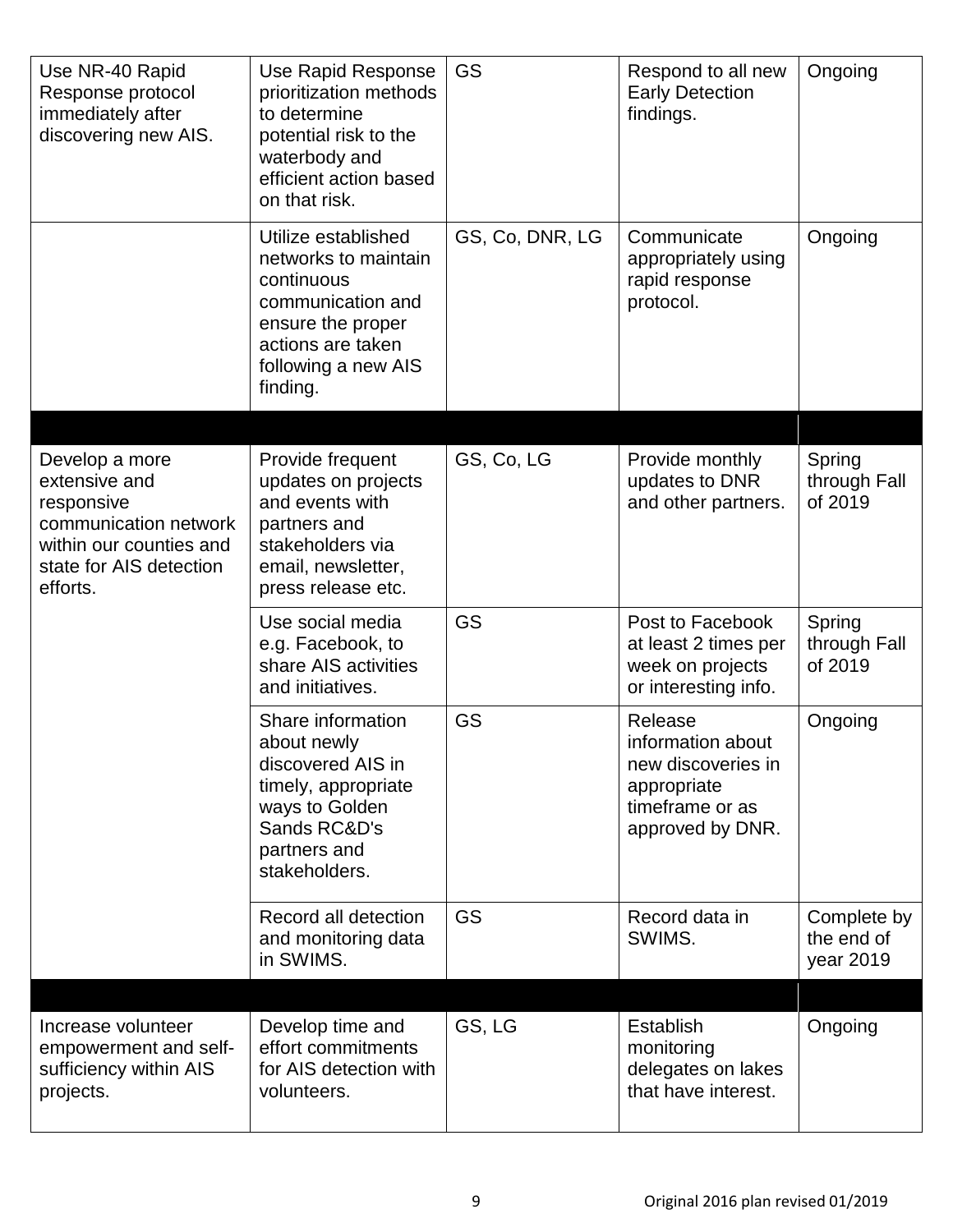| Create timelines with<br>volunteers with clear<br>and achievable goals<br>for future efforts.<br>Update timelines with<br>accomplishments to<br>show progress. | GS, LG    | Develop timelines<br>for volunteers.                                                                                                          | Ongoing |
|----------------------------------------------------------------------------------------------------------------------------------------------------------------|-----------|-----------------------------------------------------------------------------------------------------------------------------------------------|---------|
| Encourage<br>volunteers to engage<br>with neighbors about<br>AIS issues and<br>projects on their<br>waterbodies.                                               | GS, LG    | Collect new<br>contacts from<br>existing lake<br>volunteer contacts.                                                                          | Ongoing |
| Acknowledge<br>volunteer AIS<br>prevention and<br>management efforts<br>with the public.                                                                       | <b>GS</b> | Develop a<br>volunteer spotlight<br>or partner profile<br>section in Golden<br>Sands RC&D<br>press releases and<br>highlight<br>publications. | Ongoing |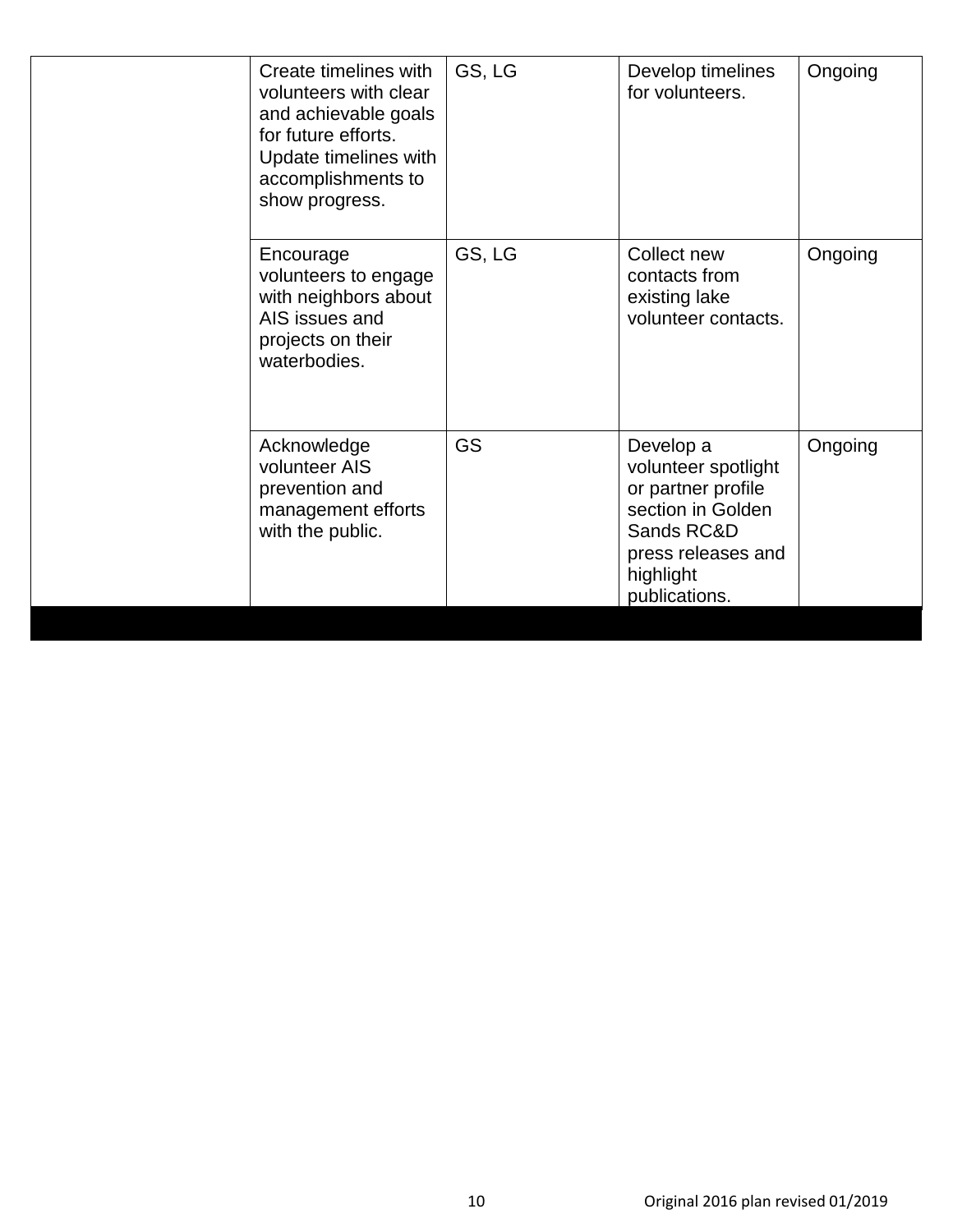## *Management*

Once an invasive species is detected, an effort to properly manage the organisms should be taken to reduce its negative impacts on the natural environment. Control efforts reduce invasive species to levels that the native environment can tolerate and also reduces further spread. Golden Sands will continue to provide support to its partners and stakeholders to help manage AIS populations in our region.

#### *GOAL: To control current populations of aquatic invasive species in Central Wisconsin and prevent their spread, protecting existing native ecosystems.*

| <b>Objective</b>                                                           | <b>Action</b>                                                                                                                                                                                     | <b>Accountability</b>       | <b>Measurement Tools</b>                                                                                                  | <b>Timeline</b>                 |
|----------------------------------------------------------------------------|---------------------------------------------------------------------------------------------------------------------------------------------------------------------------------------------------|-----------------------------|---------------------------------------------------------------------------------------------------------------------------|---------------------------------|
| Encourage the<br>formation of county<br>wide lake groups                   | Reach out to lake<br>groups in each<br>county with the<br>proposal to create<br>county wide lake<br>groups.                                                                                       | GS, LG, Co                  | Contact all lakes in<br>counties without an<br>association.                                                               | Ongoing                         |
|                                                                            | Work with county<br>and lake group<br>partners to<br>structure and<br>assemble the<br>group.                                                                                                      | GS, LG, Co,<br><b>UWEX</b>  | Organize and hold 2<br>meetings annually<br>with county and lake<br>group members.                                        | Initiate by<br>December<br>2019 |
|                                                                            | Attend meetings<br>regularly and<br>encourage active<br>participation and<br>feedback to<br>maintain the<br>organization.                                                                         | GS, LG, Co,<br><b>UWEX</b>  | Attend 50% of<br>meetings.                                                                                                | Ongoing                         |
| Improve how citizens<br>can make a positive<br>impact in AIS<br>management | Provide technical<br>assistance/<br>guidance to lake<br>groups on control<br>vs. eradication,<br>methods of<br>control, and costs.<br>Promote<br>understanding of<br>what can be<br>accomplished. | GS, Co, UWEX,<br><b>DNR</b> | Provide AIS<br>management<br>information to at least<br>6 lake groups on<br>removal methods and<br>costs for their lakes. | Complete by<br>October<br>2019. |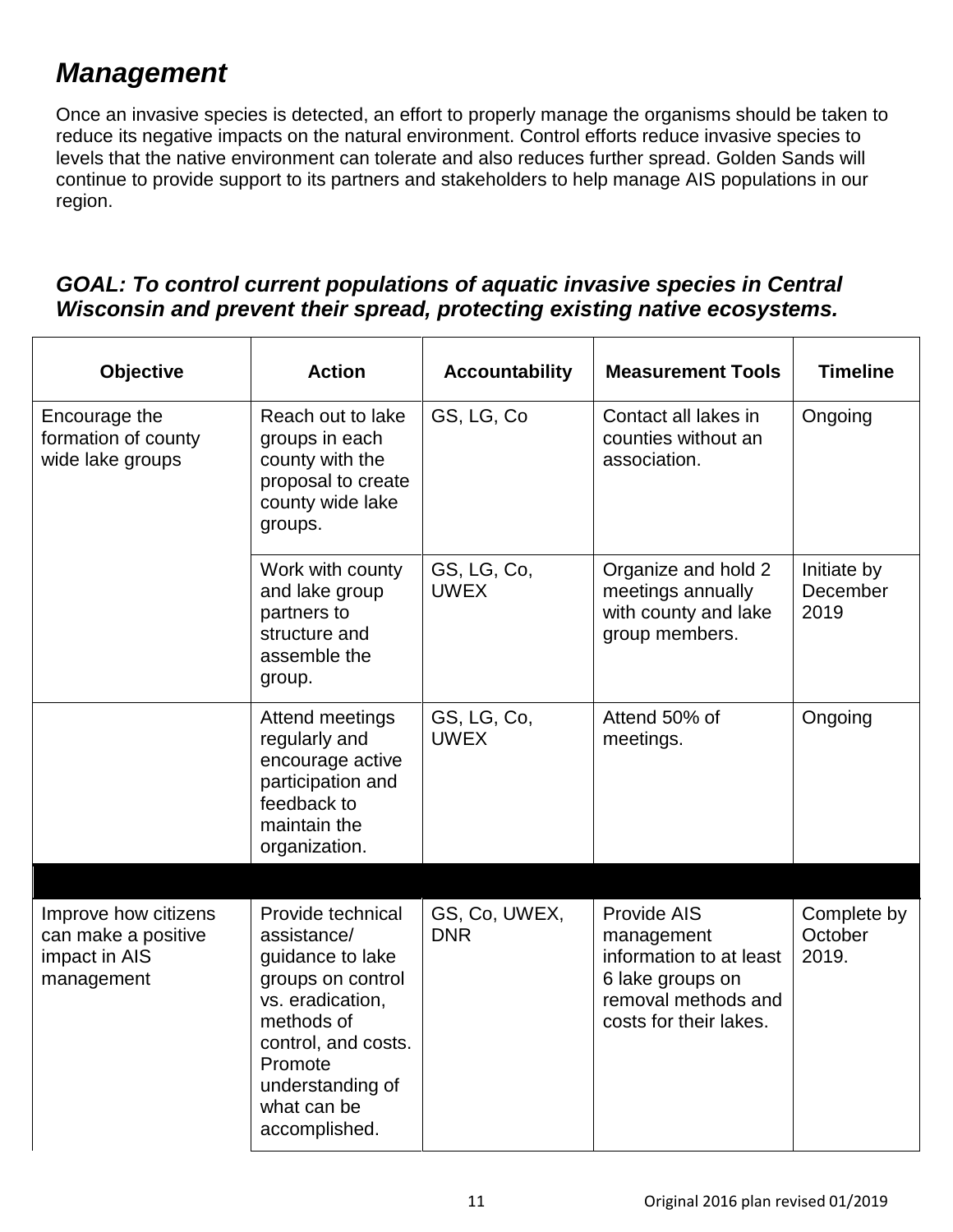|                                                                                                      | Promote and hold<br>AIS manual<br>removal trainings<br>to provide<br>volunteers with a<br>low-cost and pro-<br>active<br>management tool. | <b>GS</b> | Hold at least 6 AIS<br>hand removal<br>trainings of which<br>volunteers will<br>complete subsequent<br>results | Complete by<br>November<br>2019        |
|------------------------------------------------------------------------------------------------------|-------------------------------------------------------------------------------------------------------------------------------------------|-----------|----------------------------------------------------------------------------------------------------------------|----------------------------------------|
|                                                                                                      | Encourage<br>volunteers to be<br>proactive in<br>managing aquatic<br>invasive species<br>on their<br>waterbodies.                         | GS, LG    | Actively seek new<br>lake groups to work<br>towards management<br>or eradication efforts.                      | Ongoing                                |
|                                                                                                      | Attend lake group<br>meetings to<br>explain how<br>volunteers can<br>utilize the services<br><b>Golden Sands</b><br>RC&D provides.        | GS, LG    | Present to at least 6<br>lake group meetings.                                                                  | Complete by<br>the end of<br>year 2019 |
| Utilize and promote<br><b>Golden Sands RC&amp;D</b><br><b>Contracted AIS</b><br>management services. | Keep RC&D<br>website updated<br>with contracted<br>services and<br>previous<br>successful<br>projects.                                    | <b>GS</b> | Promote successful<br>projects on our<br>website.                                                              | Ongoing                                |
|                                                                                                      | Reach out to new<br>audiences about<br>our contracted<br>AIS management<br>services.                                                      | <b>GS</b> | Info available in at<br>least 2 new locations.<br>(Eastern Lakes and<br>Waushara Co Lks<br>Assoc. newsletters. | Complete by<br>May 2019.               |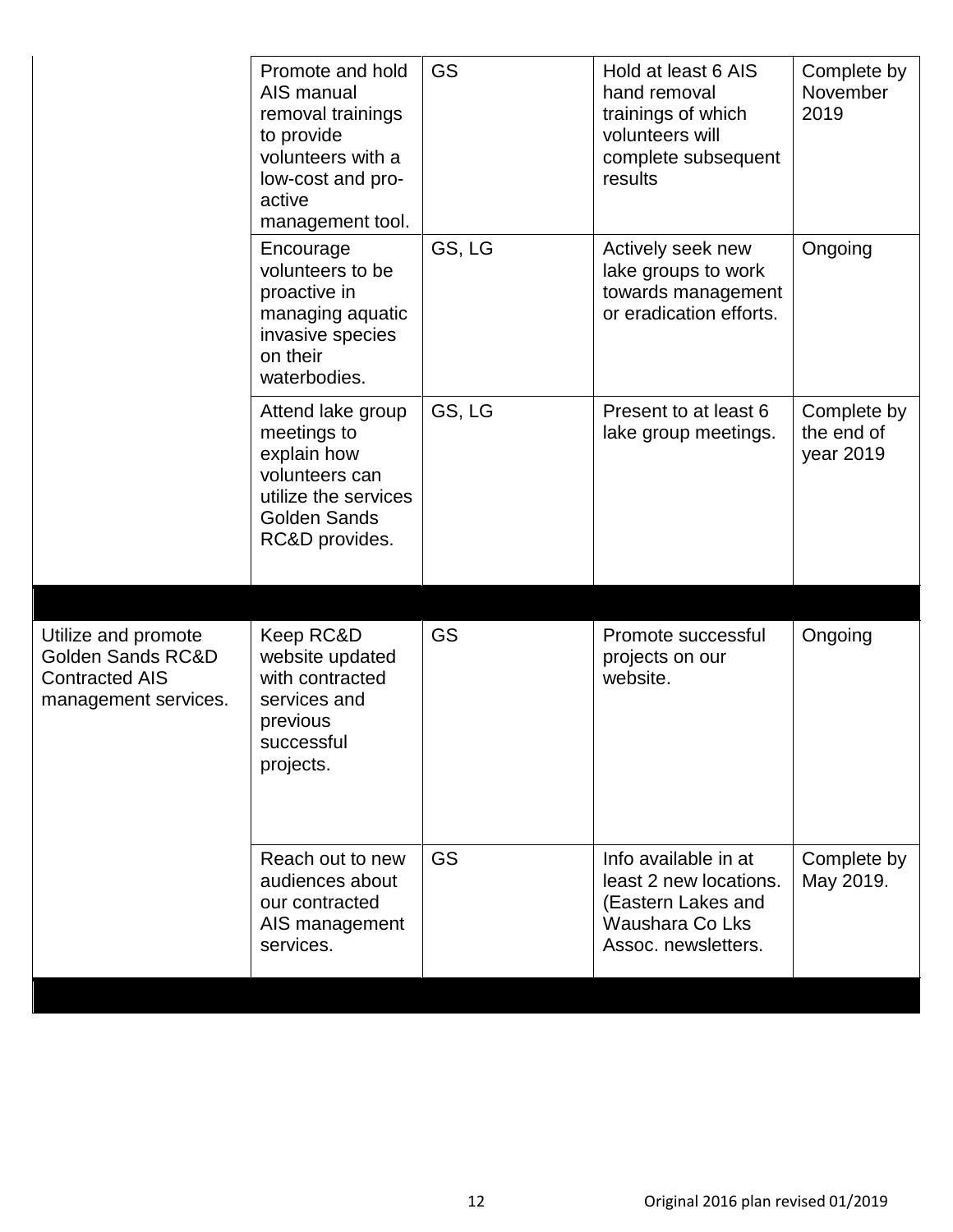| Create new volunteer<br>connections to aid in<br>management projects. | Reach out to<br>younger<br>audiences such<br>as Boy Scouts of<br>America, YMCA<br>summer camps<br>and schools. (>14<br>yrs old per DNR)                                                                                                        | <b>GS</b> | Contact at least four<br>organizations about<br>upcoming volunteer<br>opportunities.                                       | Complete by<br>September<br>2019       |
|-----------------------------------------------------------------------|------------------------------------------------------------------------------------------------------------------------------------------------------------------------------------------------------------------------------------------------|-----------|----------------------------------------------------------------------------------------------------------------------------|----------------------------------------|
|                                                                       | Utilize the<br>University of<br>Wisconsin-<br><b>Stevens Point to</b><br>advertise<br>volunteer<br>opportunities.                                                                                                                              | <b>GS</b> | Promote volunteer<br>opportunities to clubs<br>or promotional outlets<br>at least 3 times at the<br>university.            | Complete by<br>the end of<br>year 2019 |
|                                                                       | Reach out to<br>organizations and<br>corporations not<br>necessarily<br>associated with<br>natural resources.<br>Many<br>organizations are<br>looking to do<br>various types of<br>community<br>service and could<br>be potential<br>partners. | <b>GS</b> | Contact at least three<br>new organizations.                                                                               | Complete by<br>the end of<br>year 2019 |
|                                                                       |                                                                                                                                                                                                                                                |           |                                                                                                                            |                                        |
| Utilize external and<br>internal training<br>opportunities.           | <b>Attend AIS</b><br>relevant<br>conferences and<br>workshops in<br>order sharpen<br>profession skills.                                                                                                                                        | <b>GS</b> | Attend at least 3<br>trainings/meetings<br>annually. Spring and<br>fall AIS Coord. mtings<br>and UWEX Lakes<br>Convention. | Ongoing                                |
|                                                                       | Hold an annual<br>company meeting,<br>in the spring, to<br>refresh<br>employees on<br>current AIS<br>issues, field work<br>procedures and<br>other important<br>concerns or<br>topics.                                                         | <b>GS</b> | Hold meeting with<br><b>Golden Sands RC&amp;D</b><br>staff                                                                 | Complete by<br>end of April<br>2019    |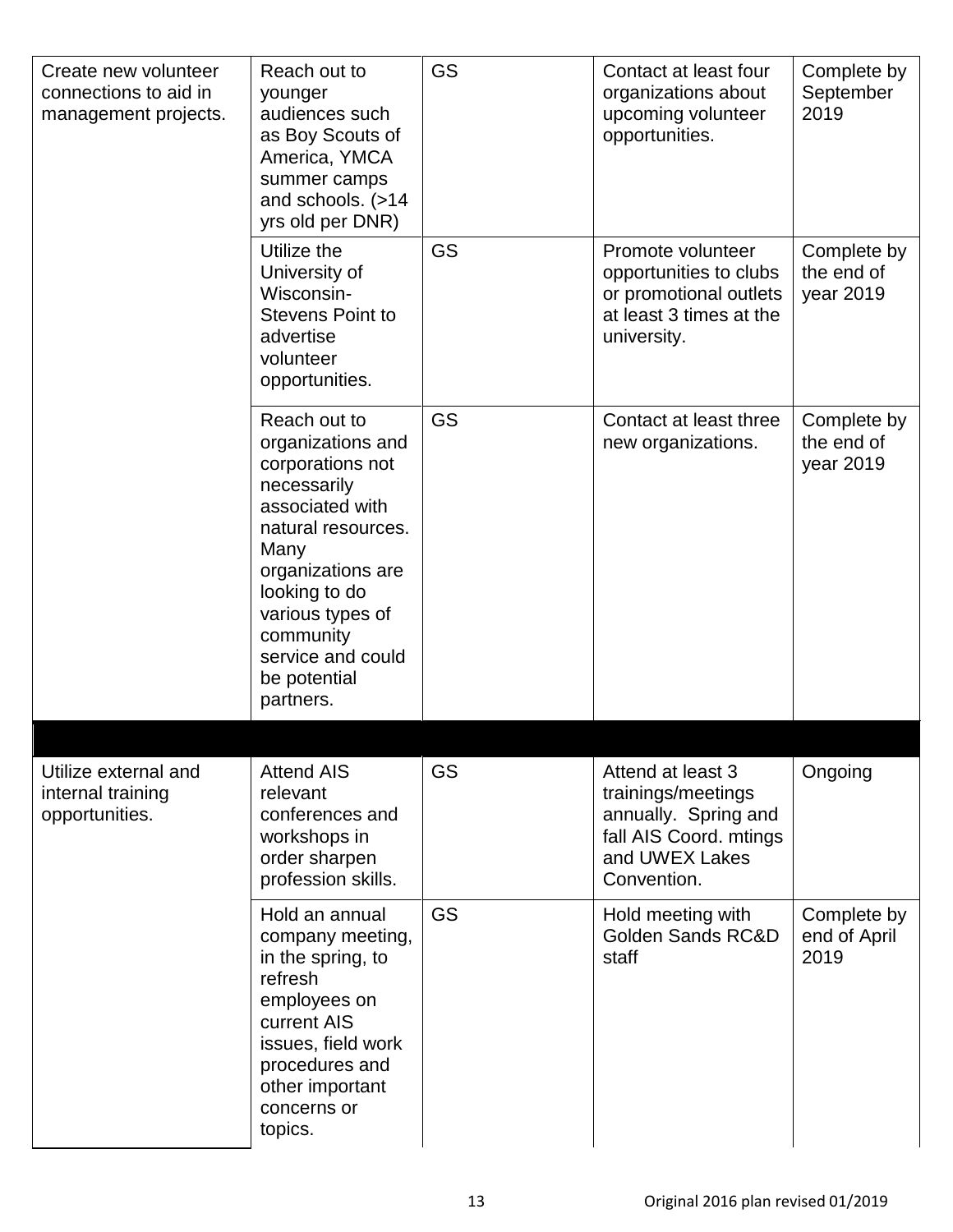| Reduce large<br>populations of aquatic<br>invasive species within<br>Central Wisconsin.    | Work with DNR<br>and regional<br>counties to<br>continue and<br>expand effective<br>large scale<br>projects such as<br>Purple Loosestrife<br>beetle rearing. | GS, LG, Co, DNR                         | Continue purple<br>loosestrife project<br>region wide.                                           | March<br>through July<br>2019 and<br>ongoing |
|--------------------------------------------------------------------------------------------|--------------------------------------------------------------------------------------------------------------------------------------------------------------|-----------------------------------------|--------------------------------------------------------------------------------------------------|----------------------------------------------|
|                                                                                            | Collaborate with<br>partners on new<br>bio-control<br>research.                                                                                              | GS, UWEX, DNR                           | Share research<br>findings and work.                                                             | Ongoing                                      |
|                                                                                            | Continue and<br>develop new<br>volunteer<br>opportunities for<br>large group<br>removal projects.                                                            | <b>GS</b>                               | Continue existing<br>projects and develop<br>new projects where<br>approved.                     | Ongoing                                      |
| Continue to implement<br>flexible approaches to<br>aquatic invasive<br>species management. | Provide a<br>multitude of<br>management<br>solutions and<br>funding options<br>with stakeholders.                                                            | GS, UWEX, Co,<br><b>DNR</b>             | Research and<br>provide the best<br>possible<br>management option<br>for each specific lake.     | Ongoing                                      |
|                                                                                            | <b>Assist</b><br>stakeholders with<br>grant writing to<br>support new<br>projects.                                                                           | <b>GS</b>                               | Assist at least one<br>lake group.                                                               | Complete by<br>the end of<br>year 2016       |
|                                                                                            | <b>Utilize</b><br>relationships with<br>DNR or private<br>consulting<br>companies for<br>specific projects<br>where outside<br>expertise is<br>needed.       | GS, DNR, Co,<br><b>Lake Consultants</b> | Refer lake groups for<br>management<br>solutions where and<br>when appropriate and<br>as needed. | Ongoing                                      |